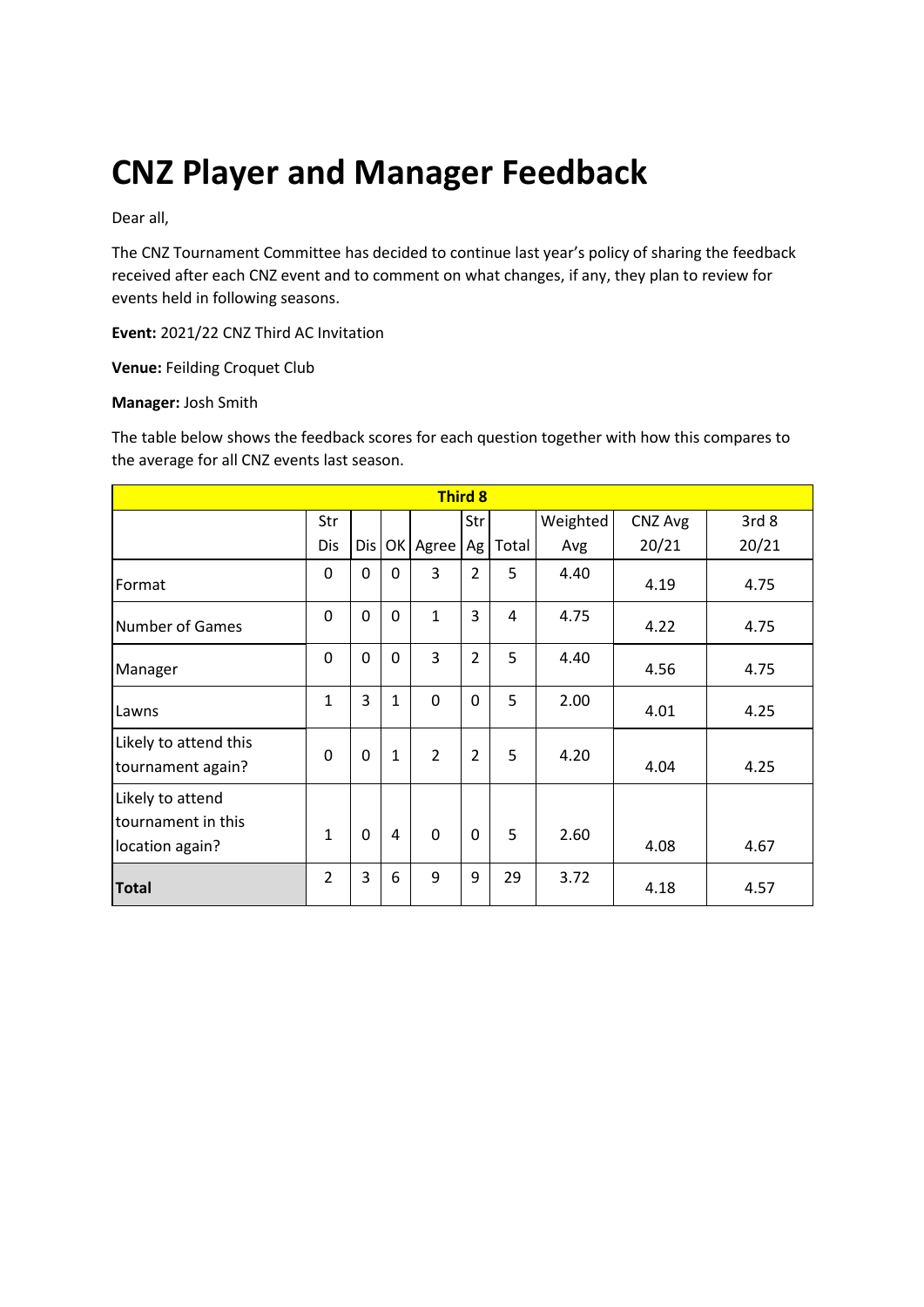# **Response to feedback**

# **Format - the following feedback was received**

- It would have been good to have had a larger field and the 5th playing day
- A double round robin worked well and timed games suited the skill level of the players and the challenging court

#### **CNZ TC Response**

Invitation tournament numbers have been down in general over the past couple of seasons, which could well be due to COVID. Hopefully next season the numbers will increase. The CNZ TC is planning to increase the length of invitation tournaments for next season so that tournaments do not encounter scheduling issues.

# **Number of games per day - the following feedback was received**

● Three games per day with 1 game on the four day suited those who had two plus hours of travel home.

#### **CNZ TC Response**

N/A

# **Lawns – the following feedback was received**

- Lawns were difficult and Lawn 4 particularly challenging bumpy and with large bare patched
- Condition of lawns were appalling uneven dirt in places especially on borders. Only two lawns that were used because of the condition so double banking required
- Courts had been recently cored but holes were not totally sand filled. Court edges were poor resulting in unexpected ball roll-off. But despite the conditions the courts used were playable.

### **CNZ TC Response**

Thanks to Feilding for hosting the event.

# **Manager - the following feedback was received.**

● Tournament ran to time and games were played in a good spirit. Officials coverage was adequate and Feilding catering support was sufficient.

#### **CNZ TC Response**

Many thanks to Josh for your effort in managing the event to a successful conclusion